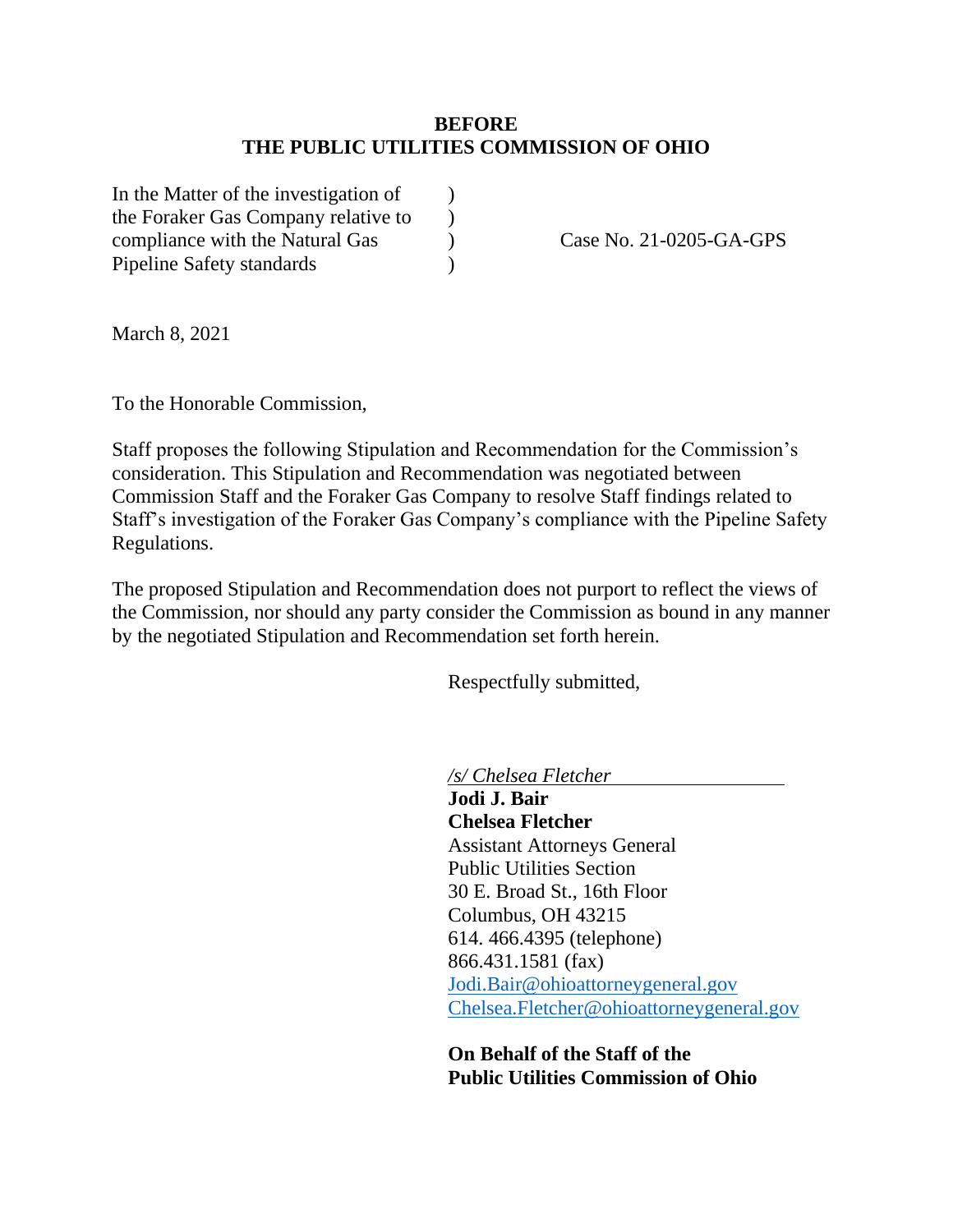## **BEFORE** THE PUBLIC UTILITIES COMMISSION OF OHIO

 $\ddot{\cdot}$ 

 $\ddot{\cdot}$ 

In the Matter of the Investigation of the Foraker Gas Company, Relative to its Compliance with the Natural Gas Pipeline Safety Standards and Related Matters.

Case No.  $21-0205-GA-GPS$ 

## STIPULATION AND RECOMMENDATION

The Ohio Administrative Code (Ohio Adm.Code) 4901-1-30 provides that any two or more parties may enter into a written stipulation covering the issues presented in this proceeding. The purpose of this document is to set forth the understanding and agreement of the Foraker Gas Company (Foraker) and the Staff of the Public Utilities Commission of Ohio (Staff). Foraker and Staff<sup>1</sup>, each of whom is a "Party" and together constitute the "Parties" to this Stipulation and Recommendation (Stipulation), recommend that the Public Utilities Commission of Ohio (Commission) approve and adopt this Stipulation, which resolves all of the issues in this case.

This Stipulation is supported by adequate data and information; represents a just and reasonable resolution of the issues raised in these proceedings; violates no regulatory principle or precedent; and is the product of lengthy, serious bargaining among knowledgeable and capable Parties to resolve the issues raised in this case. While the

According to Ohio Adm.Code 4901-1-10(C), for purposes of entering into a stipulation, Staff is a party.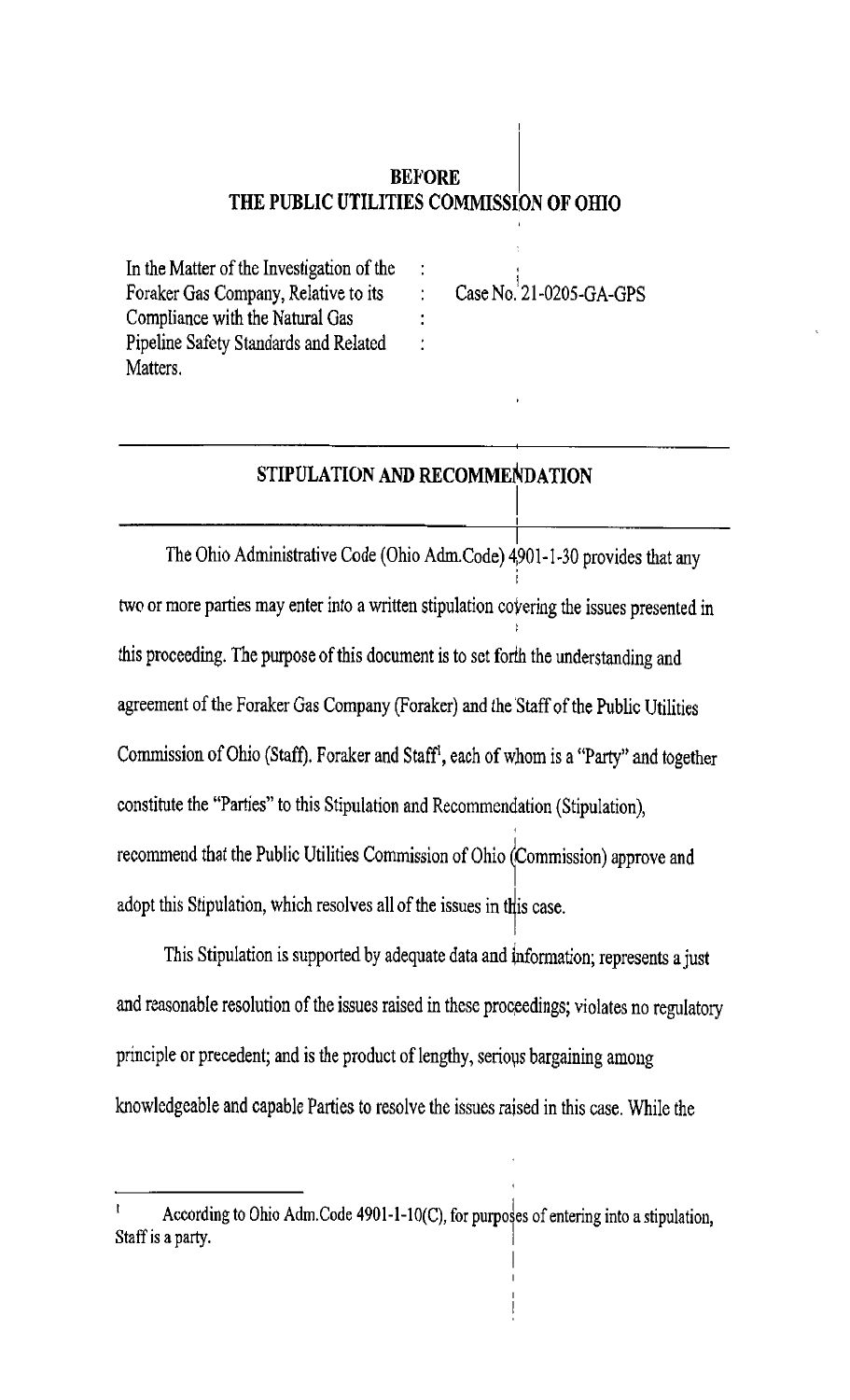Stipulation is not binding on the Commission, it is entitled to careful consideration by the Commission. For purposes of resolving certain issues raised by these proceedings, the Parties stipulate, agree, and recommend as set forth below. This Stipulation is a reasonable compromise involving a balancing of competing positions and it does not necessarily reflect the position that either Party would have taken if these issues had been fully litigated.

The Parties fully support this Stipulation and request that the Commission accept and approve the terms.

WHEREAS, all of the related issues and concerns raised by the Parties have been addressed in the substantive provisions of this Stipulation and reflect, as a result of such discussions and compromises by the Parties, an overall reasonable resolution of all such issues. This Stipulation is the product of the discussions and negotiations of the Parties and is not intended to reflect the views or proposals that either Party may have advanced acting unilaterally. Accordingly, this Stipulation represents an accommodation of diverse interests represented by the Parties and is entitled careful consideration by the Commission.

WHEREAS, this Stipulation represents a serious compromise of complex issues and involves substantial benefits that would not otherwise have been achievable; and

WHEREAS, the Parties believe that the terms and conditions agreed to herein represent a fair and reasonable solution to the issues raised in this case:

 $\overline{2}$ 

 $\frac{1}{\sqrt{2}}$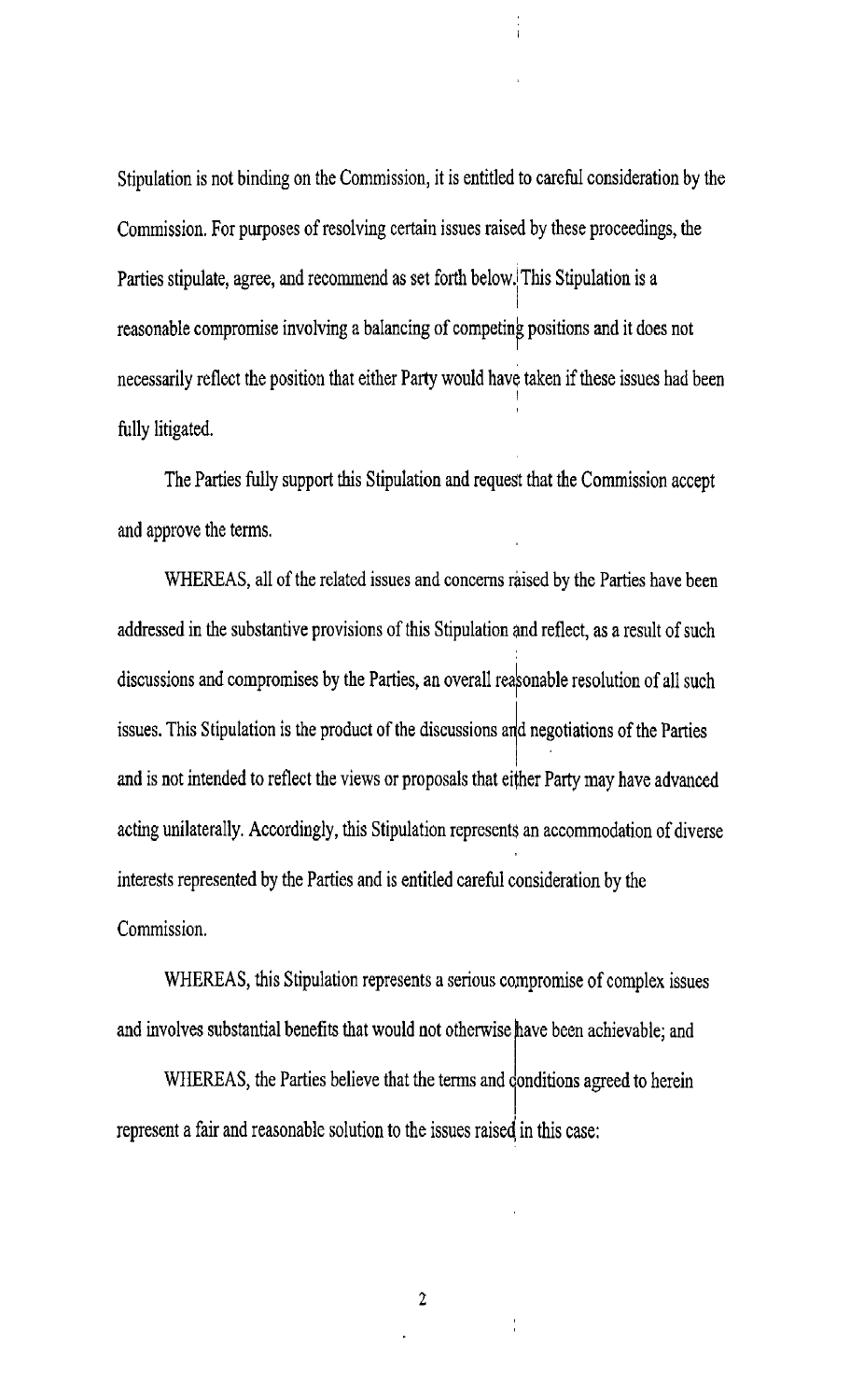NOW, THEREFORE, the Parties stipulate, agree and recommend that the Commission make the following findings and issue its Opinion and Order in this case approving this Stipulation in accordance with the following:

- Foraker meets the definition of a regulated gas pipeline system found in the  $\mathbf{I}$ . Pipeline Safety Regulations 49 C.F.R. 192.3 and, as such, must design, construct, operate and maintain the system in accordance with the Pipeline Safety Regulations. Foraker must comply with the gas pipeline safety (GPS) rules in Ohio Adm. Code Chapter  $4901:1-16$ , which sets forth the safety standards and requirements for intrastate gas pipeline facilities subject to the Commission's jurisdiction. The GPS rules incorporate by reference the United States Department of Transportation's GPS standards and requirements contained in 49 C.F.R. Parts 40, 191, 192, and 199 (the Pipeline Safety Regulations) as enabled through R.C. 4905.91 and Ohio Adm.Code 4901:1-16-03.
- Staff issued a Notice of Probable Noncompliance ('Notice") on January 19,  $2.$ 2021, in accordance with Ohio Adm.Code 4901-1-16-09.<sup>2</sup> The Notice, among other things, noted that the gas distribution system represented a potential hazard to human life and/or property, as set forth in 49 U.S.C. 60112 and the Ohio Adm.Code 4901:1-16-02(B)(2).

 $\overline{2}$ 

See Notice of Probable Noncompliance, January 19, 2021, attached as Exhibit 1.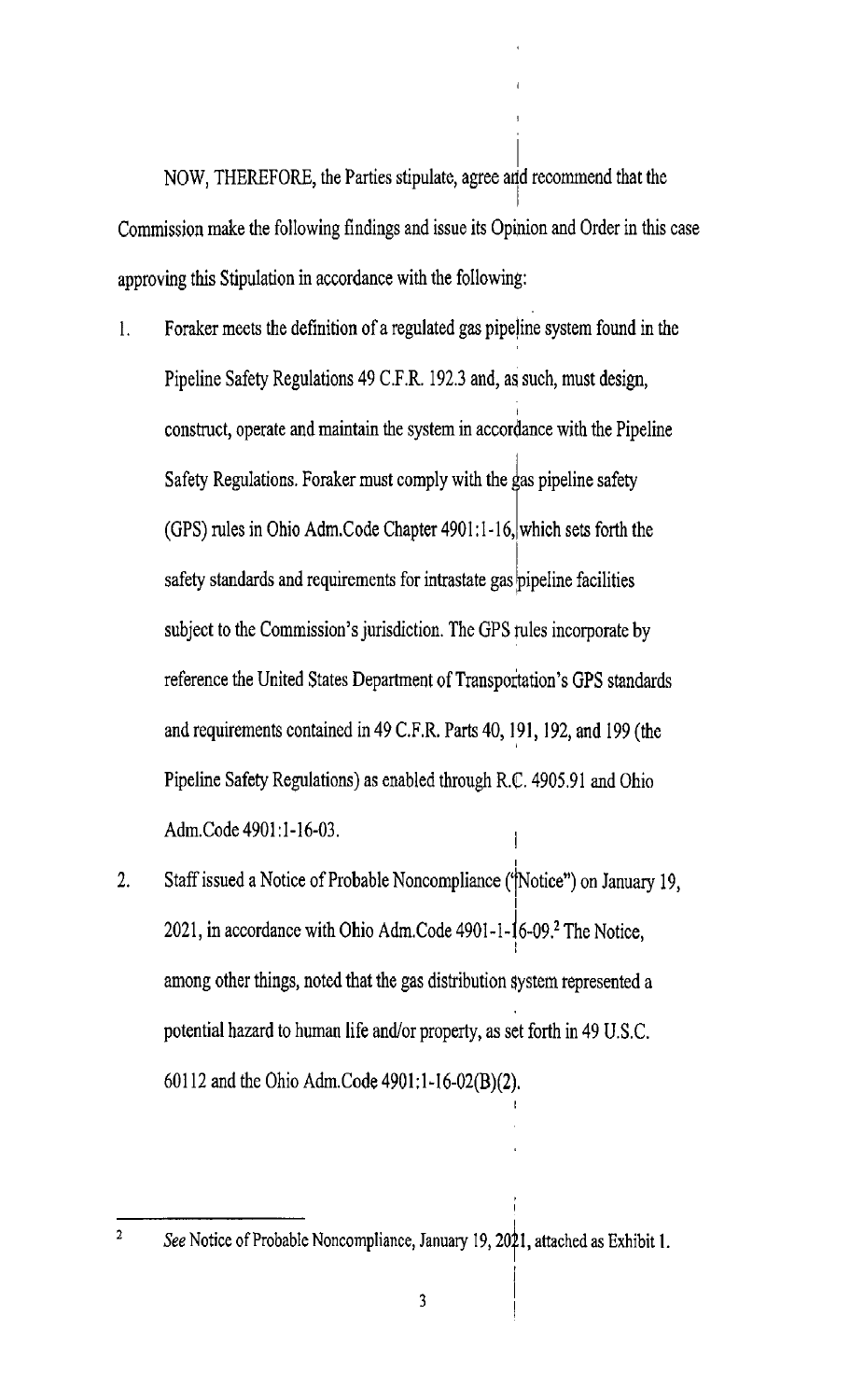- Staff issued a proposed Compliance Order ("Order") to Foraker on January  $3<sub>1</sub>$ 19, 2021 concurrently with the Notice, also in accordance with the Ohio Adm.Code 4901:1-16-09.<sup>3</sup> The Order required Foraker to take certain corrective actions to return to compliance with the Pipeline Safety Regulations. The Order also proposed a forfeiture amount of \$50,000 which would be waived if the corrective actions specified in the Order were completed within 180 days.
- Foraker stipulates that it shall complete the following actions within 180 days of  $\mathbf{4}$ . Staff's January 19, 2021 Order:
	- Foraker shall hire Utility Solutions of Ohio to perform a leakage survey of a. all piping regulated under 49 C.F.R. Part 192.
	- Foraker shall clear all rights-of-way to an extent that will allow leakage b. surveyors access to the pipeline.
	- Foraker shall classify all leaks found as described in Ohio Adm.Code C. 4901:1-14-04(H) and immediately rectify all hazardous leaks or other hazardous conditions identified by the leakage survey.
	- d. Foraker shall install pipeline markers at all crossings of a public road, railroad, and other sites accessible by the public that are identified in the leakage survey.

 $\overline{1}$ 

 $\overline{\mathbf{3}}$ 

See Proposed Compliance Order, January 19, 2021, attached as Exhibit 2.

 $\overline{\mathbf{4}}$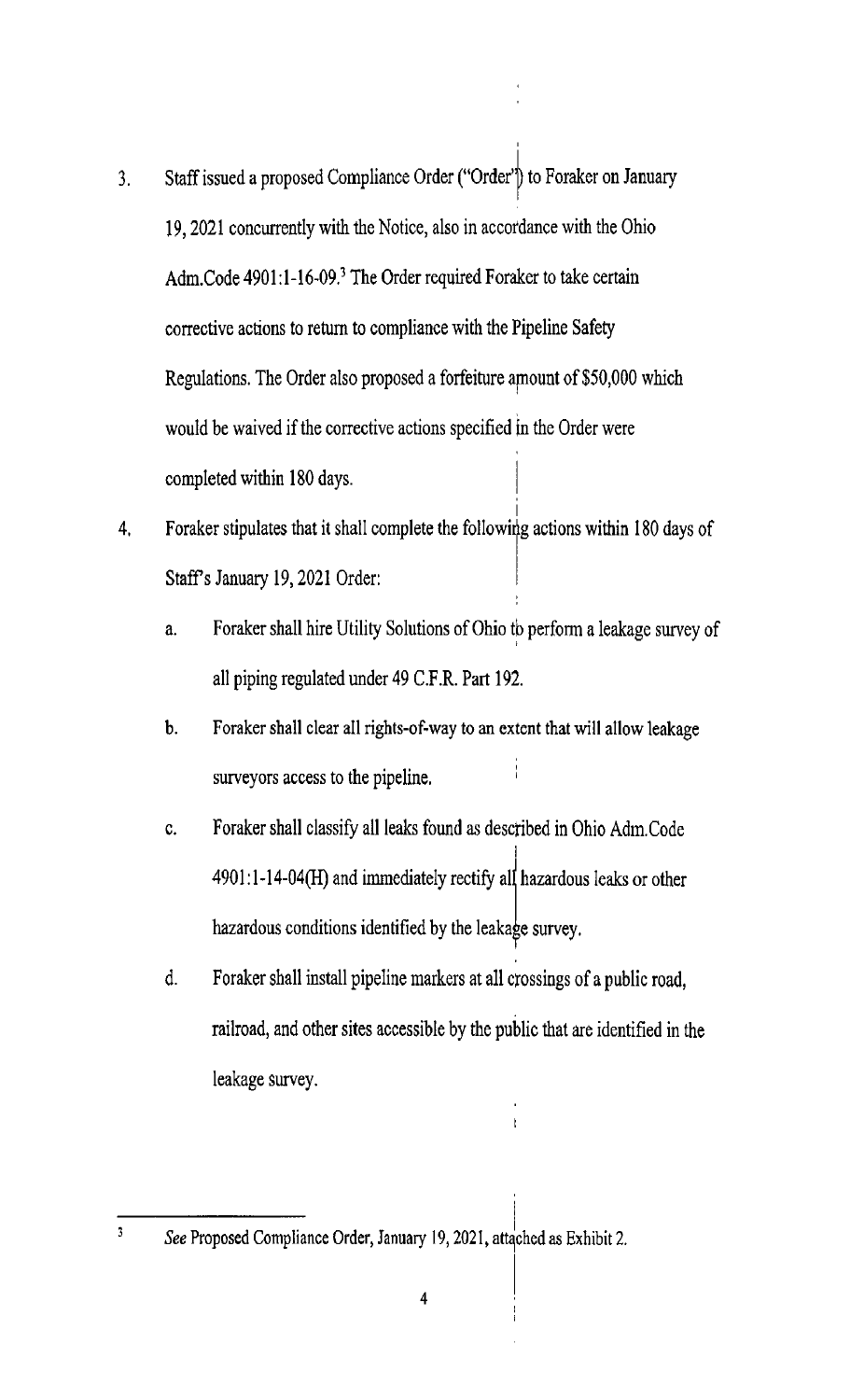- Foraker shall inform Staff of the time when the leakage survey will take e. place, so Staff may observe the leakage survey. Notification must take place at least one week, but not more than two weeks before commencement of the survey.
- The Foraker Gas Company shall make the results of the leakage survey  $f_{\cdot}$ available to Staff.
- Foraker shall develop a priority list to clean and coat any exposed metallic g. piping, protect any plastic piping that may be exposed to sunlight and the elements, and protect any exposed above ground piping that is vulnerable to vehicular or other natural force or other outside force damage. Foraker shall develop this list after consulting with Staff to ensure the identified tasks can be completed by the time of the next scheduled leakage survey. If Foraker cannot complete the identified tasks before the time of the next scheduled leakage survey, Foraker shall make Staff aware of the delay, and the Parties shall agree on an alternative date of completion.
- $5<sub>1</sub>$ To further secure performance of the obligations undertaken in this Stipulation, Foraker stipulates to a future forfeiture of fifty thousand dollars (\$50,000) payable if any of the following occur, subject to the process described in Paragraph 6 below:
	- Foraker breaches any provision of this Stipulation and fails to remedy such a. breach after notice and opportunity to cure,

5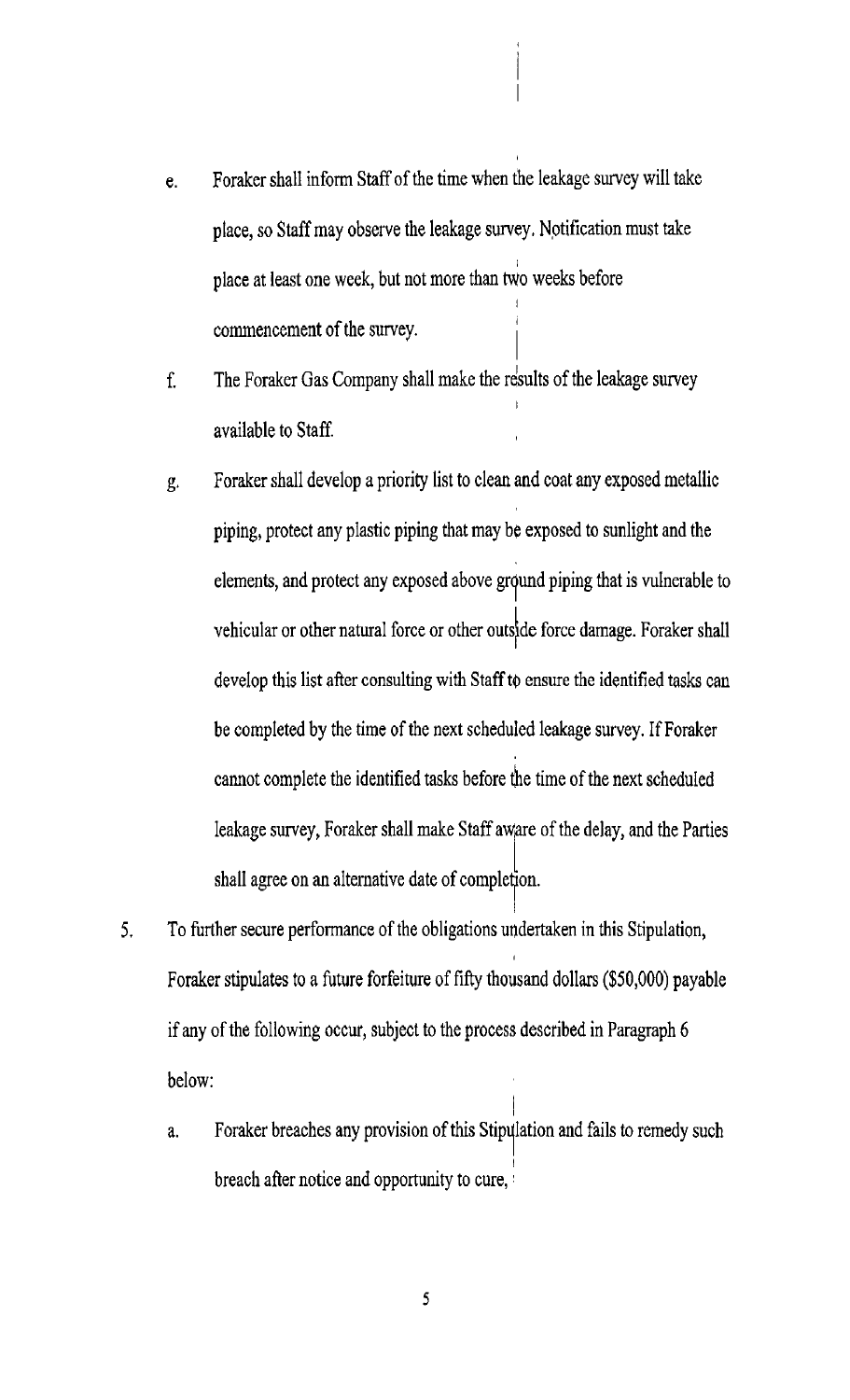- Foraker fails to implement the corrective actions outlined in paragraph 4 of b. this Stipulation.
- If Staff believes that an event set forth in Paragraph 5 has occurred, and wishes to 6. recommend imposition of the Stipulated Forfeiture, in whole or in part, the following process shall be observed:
	- Staff shall make an appropriate filing with the Commission, recommending a.
	- the Stipulated Forfeiture be imposed and the reasons for such recommendation, to which Foraker shall be provided a reasonable opportunity to respond.
		- b. The Parties acknowledge that the Commission, in accordance with generally applicable legal requirements, shall be responsible to determine the procedures that shall be applied thereafter.
- 7. This Stipulation shall be designated as Exhibit 1 and admitted into evidence in this proceeding.
- 8. Except for purposes of enforcement of the terms of this Stipulation, neither this Stipulation, nor the information and data contained therein or attached, shall be cited as precedent in any future proceeding for or against any Party or the Commission itself. This Stipulation is a reasonable compromise involving a balancing of competing positions and it does not necessarily reflect the position that one or more of the Parties would have taken if these issues had been fully litigated.

 $\boldsymbol{6}$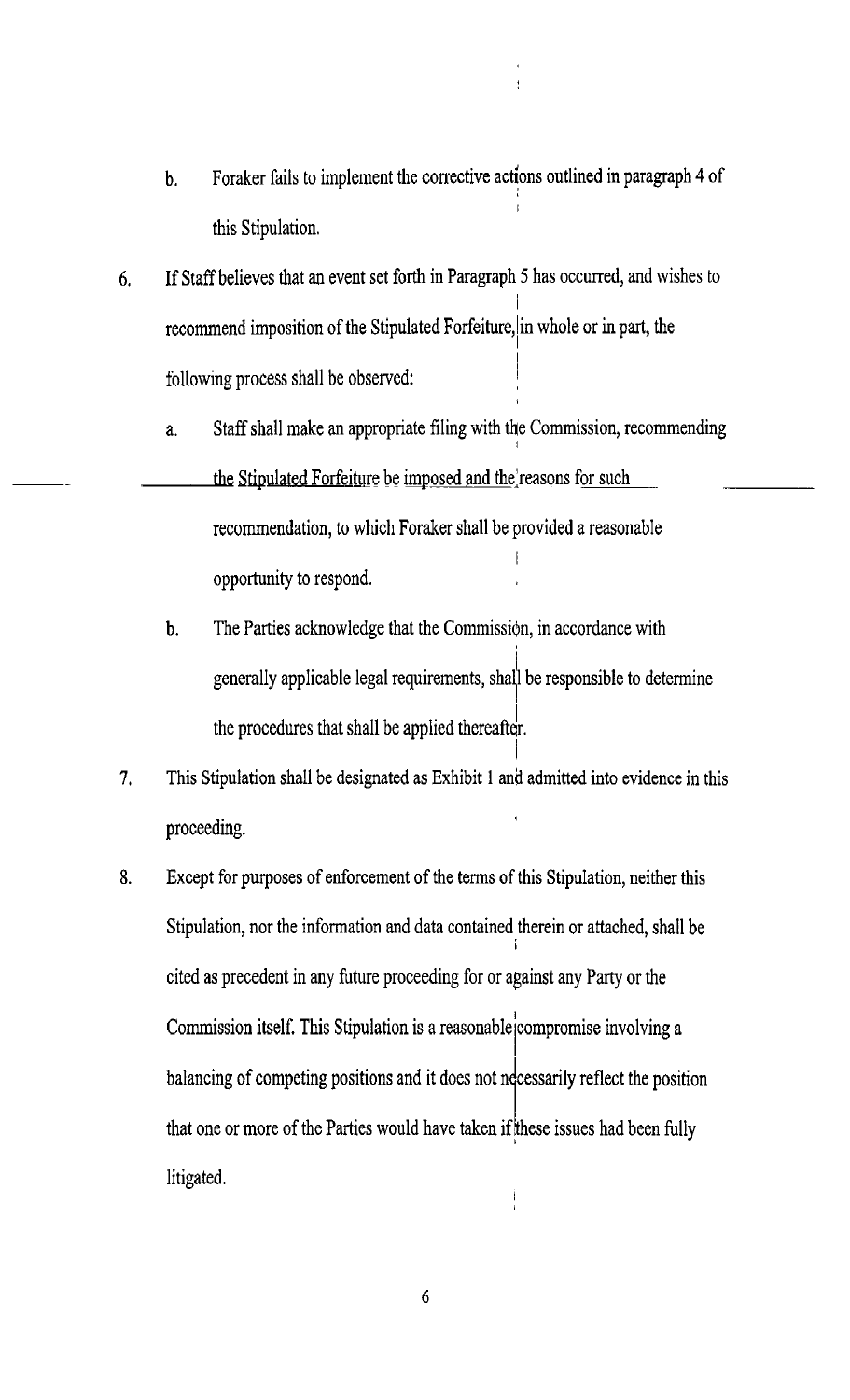- This Stipulation is expressly conditioned upon its adoption by the Commission in  $9<sub>1</sub>$ its entirety and without material modification. Should the Commission reject or materially modify all or any part of this Stipulation, the Parties shall have the right, within thirty days of issuance of the Commission's Order, to file an application for rehearing. Should the Commission, in issuing an entry on rehearing, not adopt the Stipulation in its entirety and without material modification, either Party may withdraw from the Stipulation. Such withdrawal shall be accomplished by filing a notice with the Commission, including service to the other Party, in the docket within thirty days of the Commission's entry on rehearing. Prior to the filing of such a notice, the Party wishing to withdraw agrees to work in good faith with the other Party to achieve an outcome that substantially satisfies the intent of the Stipulation and, if a new agreement is reached, then the new agreement shall be filed for Commission review and approval. If the discussions to achieve an outcome that substantially satisfies the intent of the Stipulation are unsuccessful in reaching a new agreement, and a Party files a notice to withdraw from the Stipulation, then the Commission will convene an evidentiary hearing such that the withdrawing Party will be afforded the opportunity to contest the Stipulation by presenting evidence through witnesses and cross-examination, presenting rebuttal testimony, and briefing all issues that the Commission shall decide based upon the record and briefs.
- $10.$ The Parties will support the Stipulation if the Stipulation is contested, and no Party will oppose an application for rehearing designed to defend the terms of this

 $\overline{7}$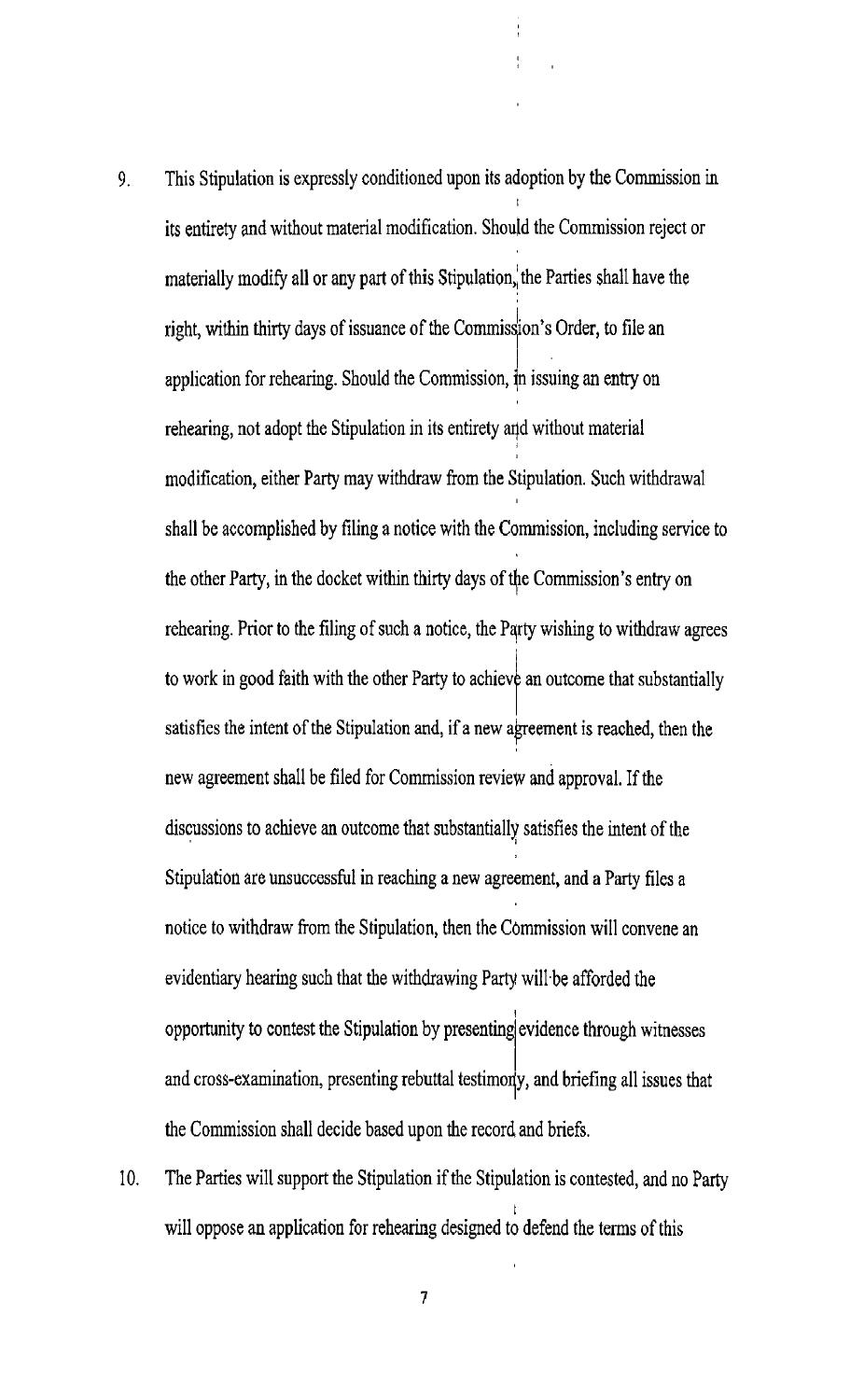Stipulation. If the Stipulation is adopted by the Commission, the Parties will support the Stipulation in any appeal of the decision.

ł

 $\overline{1}$ 

The Parties understand and agree that this Stipulation is not binding on the  $11.$ Commission; however, the Stipulation is entitled to the Commission's careful consideration, the Parties agree that the Stipulation is in their best interest, and the public interest, and urge the Commission to adopt the same.

The undersigned hereby stipulate and agree and each represent that it is authorized to enter into this Stipulation and Recommendation on this  $8$  day of March, 2021.

On behalf of the Foraker Gas Company, Inc.

Daniel G. Foraker Foraker Gas Company, Inc. P.O. Box 537 New Lexington, OH 43764-0537

On behalf of the Staff of the **Public Utilities Commission** of Ohio

/s/ Chelsea R. Fletcher

Chelsea R. Fletcher Jodi J. Bair **Assistant Attorney General Public Utilities Section** 30 E. Broad St., 26th Fl. Columbus, OH 43215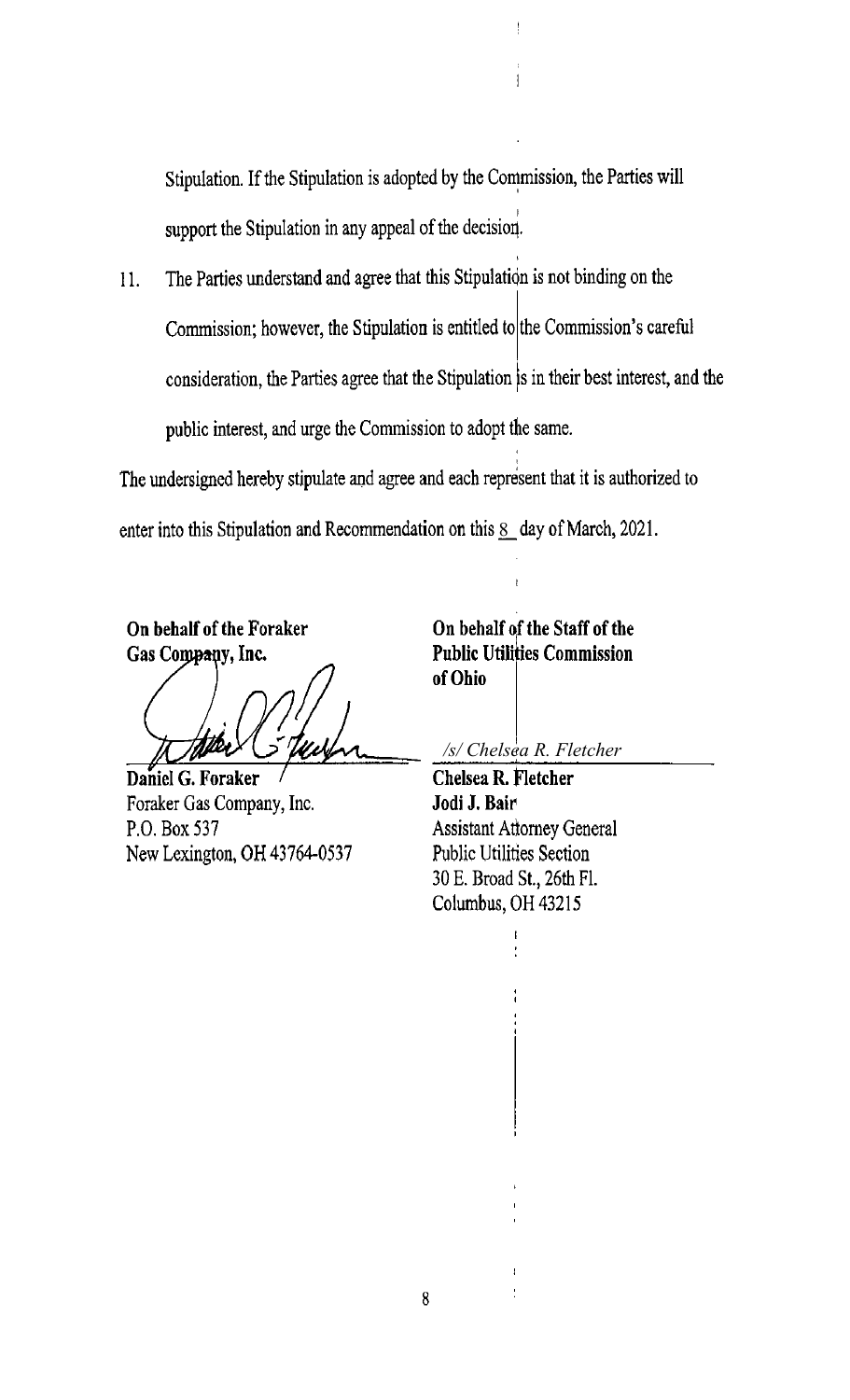# **EXHIBIT 1**

# **Public Utilities**<br>Commission **Ohio**

Mike DeWine, Governor M. Beth Trombold, Acting Chair Commissioners

Lawrence K. Friedeman Dennis P. Deters Daniel R. Conway

January 19, 2021

t

Daniel Foraker, President **Foraker Gas Company** 420 South State Street, P.O. Box 537 New Lexington, Ohio 43764

Dear Mr. Foraker:

On 12/14/2020 - 12/23/2020, a representative of the Public Utilities Commission of Ohio (PUCO) conducted a pipeline safety inspection of your pipeline facilities and records at Foraker Gas Company, pursuant to Section 4905.91(B) of the Ohio Revised Code.

As a result of the inspection, the PUCO Staff (Staff) has issued the following Notice of Probable Noncompliance to Foraker Gas Company in accordance with Section 4901:1-16-09 of the Ohio Administrative Code, for review and written response within 30 days. The response is your opportunity to provide additional information for consideration by the Staff and/or to provide a proposed corrective action plan.

If you need more information, please call me at 614-466-8205.

Sincerely,

oe Dragovich

Joe Dragovich, P.E. Program Manager **Gas Pipeline Safety Section Facility and Operations Field Division Public Utilities Commission of Ohio** 

JD:ts Enclosure

180 East Broad Street Columbus, Ohio 43215-3793

(614) 466-3016 www PUCO.ohio.gov

 $\overline{\phantom{a}}$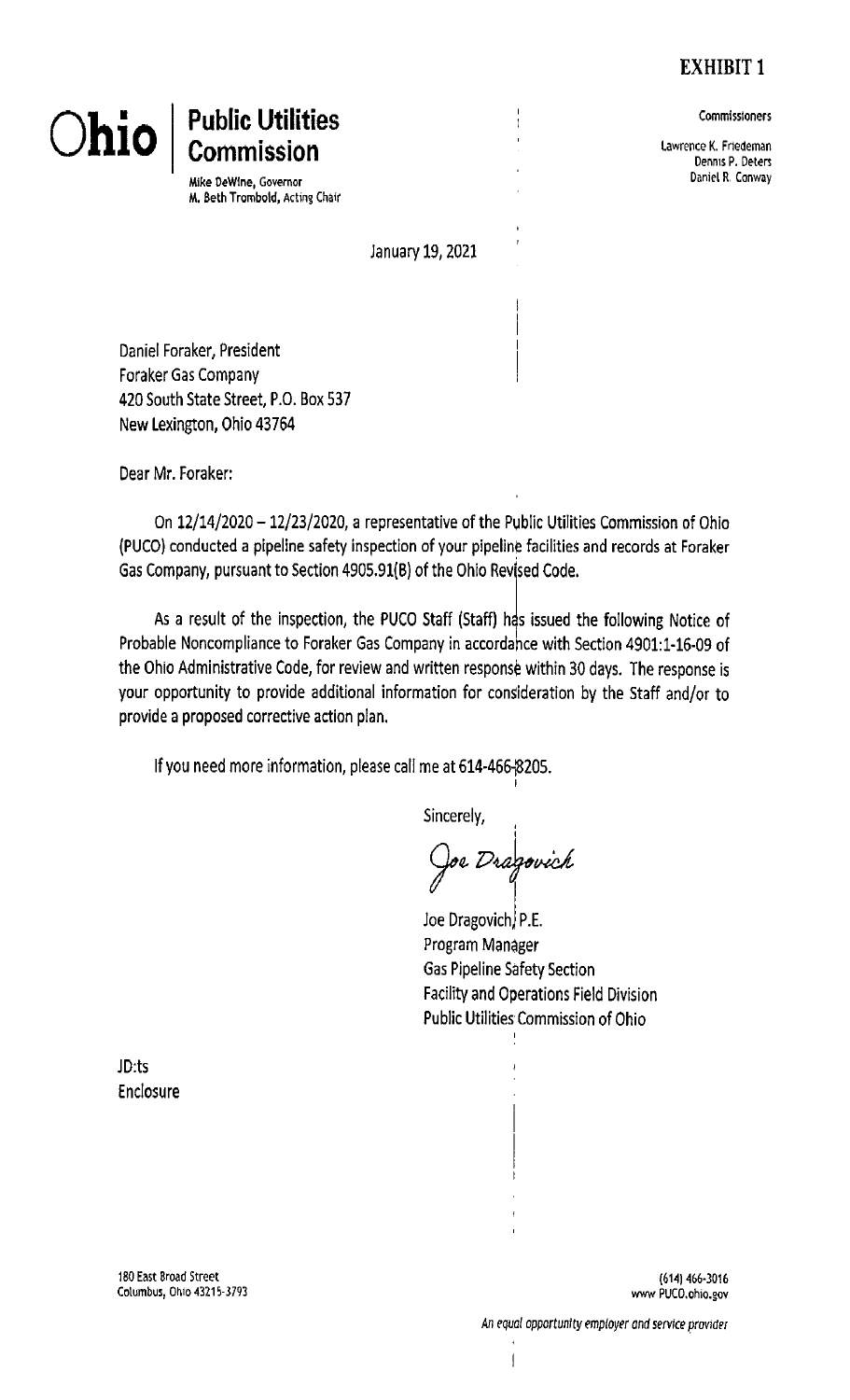#### THE PUBLIC UTILITIES COMMISSION OF OHIO **GAS PIPELINE SAFETY SECTION**

|                      | NOTICE OF PROBABLE NONCOMPLIANCE           |       |            |                |  |
|----------------------|--------------------------------------------|-------|------------|----------------|--|
| Sent to              | Daniel Foraker                             | Title | President  |                |  |
| Operator             | <b>Foraker Gas Company</b>                 |       |            |                |  |
| <b>Address</b>       | 420 South State Street, P.O. Box 537       |       |            |                |  |
| City                 | New Lexington                              |       | State Ohio | Zip Code 43764 |  |
|                      | Date of Inspection 12/14/2020 - 12/21/2020 |       |            |                |  |
| <b>GPS Inspector</b> | Michael F. Purcell II                      |       |            |                |  |

#### **DESCRIPTION**

#### ALL PROBABLE NONCOMPLIANCES LISTED BELOW SHOULD BE CORRECTED OR ACTION TAKEN TO CORRECT WITHIN 30 DAYS OF RECEIPT OF CERTIFIED LETTER.

| (1) Section 192.479 (49 C.F.R.); | Title: Atmospheric corrosion control: General.        |
|----------------------------------|-------------------------------------------------------|
| (2) Section 192.707 (49 C.F.R.); | Title: Line markers for mains and transmission lines. |
| (3) Section 192.721 (49 C.F.R.); | Title: Distribution systems: Patrolling.              |
| (4) Section 192.723 (49 C.F.R.); | Title: Distribution systems: Leakage surveys.         |
|                                  |                                                       |

#### Describe Probable Noncompliance

49 C.F.R. 192.479 Atmospheric corrosion control: General.

(a) Each operator must clean and coat each pipeline or portion of pipeline that is exposed to the atmosphere, except pipelines under paragraph (c) of this section. Coating material must be suitable for the prevention of atmospheric corrosion.

 $\mathbf{I}$ 

- (b) Coating material must be suitable for the prevention of atmospheric corrosion.
- (c) Except portions of pipelines in offshore splash zones or soil-to-air interfaces, the operator need not protect from atmospheric corrosion any pipeline for which the operator demonstrates by test, investigation, or experience appropriate to the environment of the pipeline that corrosion will-
	- (1) Only be a light surface oxide; or
	- (2) Not affect the safe operation of the pipeline before the next scheduled inspection.

Staff performed field observations of a section of pipeline known as the Mohler pipeline segment and noted approximately 500 feet of exposed steel piping with ineffective and degraded coating showing evidence of active atmospheric corrosion. Staff also noted a creek crossing known as the Clayton Twp. 154 - APV Creek Crossing that shows ineffective and degraded coating, and evidence of active atmospheric corrosion.

49 C.F.R. 192.707 Line markers for mains and transmission lines.

- (a) Buried pipelines. Except as provided in paragraph (b) of this section, a line marker must be placed and maintained as close as practical over each buried main and transmission line:
	- (1) At each crossing of a public road and railroad; and
	- (2) Wherever necessary to identify the location of the transmission line or main to reduce the possibility of damage or interference.
- (b) Exceptions for buried pipelines. Line markers are not required for the following pipelines:

180 East Broad Street Columbus, Ohio 43215-3793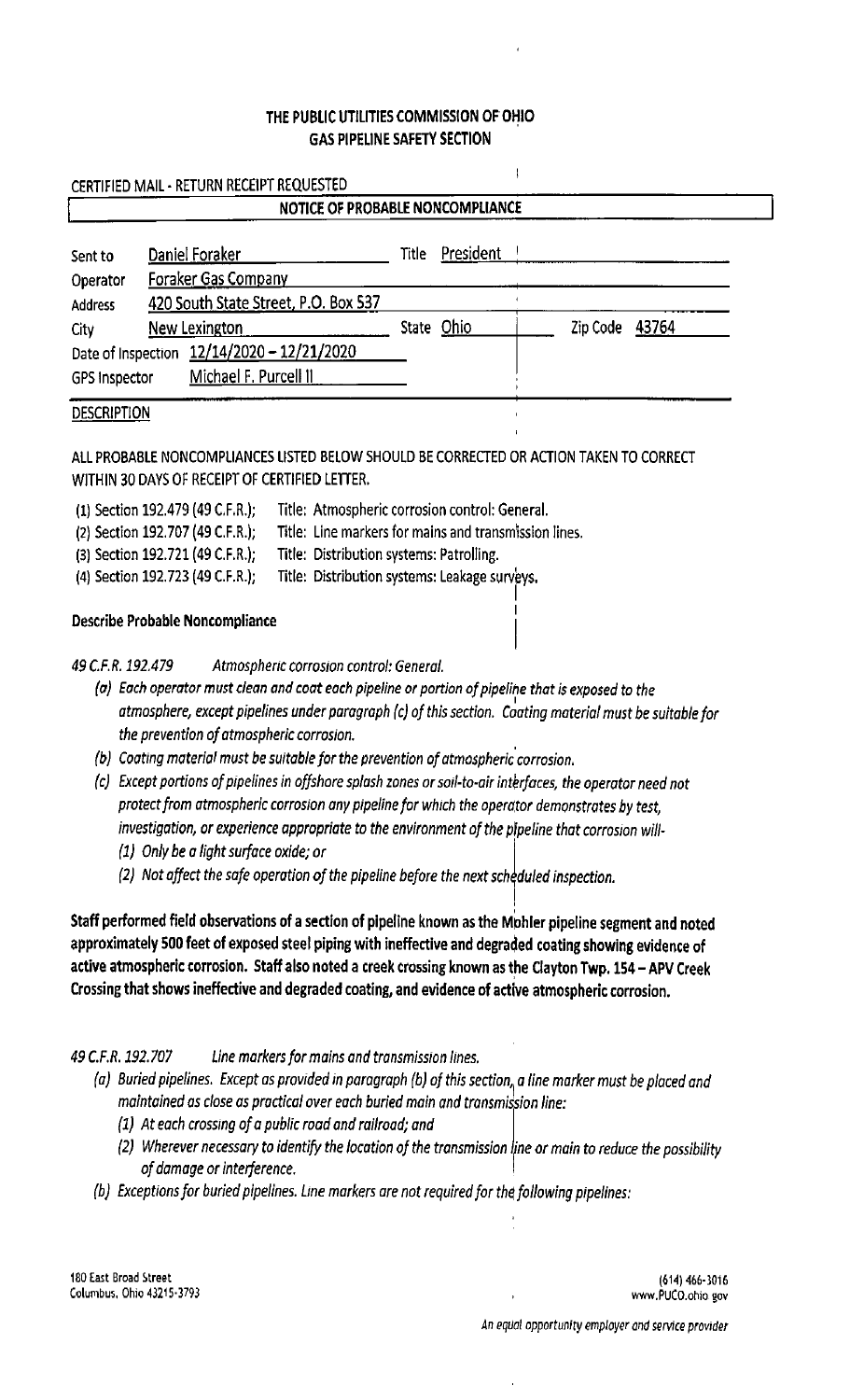- (1) Mains and transmission lines located offshore, or at crossings of or under waterways and other bodies of water.
- (2) Mains in Class 3 or Class 4 locations where a damage prevention program is in effect under \$192.614.
- (3) Transmission lines in Class 3 or 4 locations until March 20, 1996.
- (4) Transmission lines in Class 3 or 4 locations where placement of a line marker is impractical.
- (c) Pipelines above ground. Line markers must be placed and maintained along each section of a main and transmission line that is located above ground in an area accessible to the public.
- (d) Marker warning. The following must be written legibly on a background of sharply contrasting color on each line marker:
	- (1) The word "Warning", "Caution" or "Danger" followed by the words "Gas (or name of gas transported) Pipeline" all of which, except for markers in heavily developed urban areas, must be in letters at least 1 inch (25 millimeters) high with X inch (6.4 millimeter) stroke.
	- (2) The name of the operator and the telephone number (including area code) where the operator can be reached at all times.

#### Staff observed no pipeline markers present along exposures that exist on the Mohler pipeline, at a railroad crossing on Twp. Rd. 122 (Jackson Twp.), and at road crossings at State Rt. 93 and Twp. Rd. 122.

49 C.F.R. 192.721 Distribution systems: Patrolling.

- (a) The frequency of patrolling mains must be determined by the severity of the conditions which could cause failure or leakage, and the consequent hazards to public safety.
- (b) Mains in places or on structures where anticipated physical movement or external loading could cause failure or leakage must be patrolled -
	- (1) In business districts, at intervals not exceeding 4  $1/2$  months, but at least four times each calendar year; and
	- (2) Outside business districts, at intervals not exceeding 7 1/2 months, but at least twice each calendar year.

The Foraker Gas Company could not produce acceptable documentation demonstrating that patrolling was performed. Patrolling is supposed to be performed monthly according to Foraker Gas Company procedures, however, patrolling records shown to Staff appeared to have all entries written in at the same time in the same handwriting, showed patrols completed on weekends and holidays, and showed conclusions that do not accurately reflect conditions on the line. Additionally, an exposed segment of 3" plastic pipe was observed at a railroad crossing at Twp. Rd. 122 (Jackson Township), the Clayton Twp. 154 - APV Creek Crossing had a broken rock guard and degraded coating and advanced corrosion, and there is approximately 500 feet of exposed steel pipeline along the Mohler line showing degraded coating and active atmospheric corrosion, with no line markers present near an ATV trail. None of these conditions were noted on patrolling documentation.

49 C.F.R. 192.723 Distribution systems: Leakage surveys.

- (a) Each operator of a distribution system shall conduct periodic leakage surveys in accordance with this section.
- (b) The type and scope of the leakage control program must be determined by the nature of the operations and the local conditions, but it must meet the following minimum requirements:
	- (1) A leakage survey with leak detector equipment must be conducted in business districts, including tests of the atmosphere in gas, electric, telephone, sewer, and water system manholes, at cracks in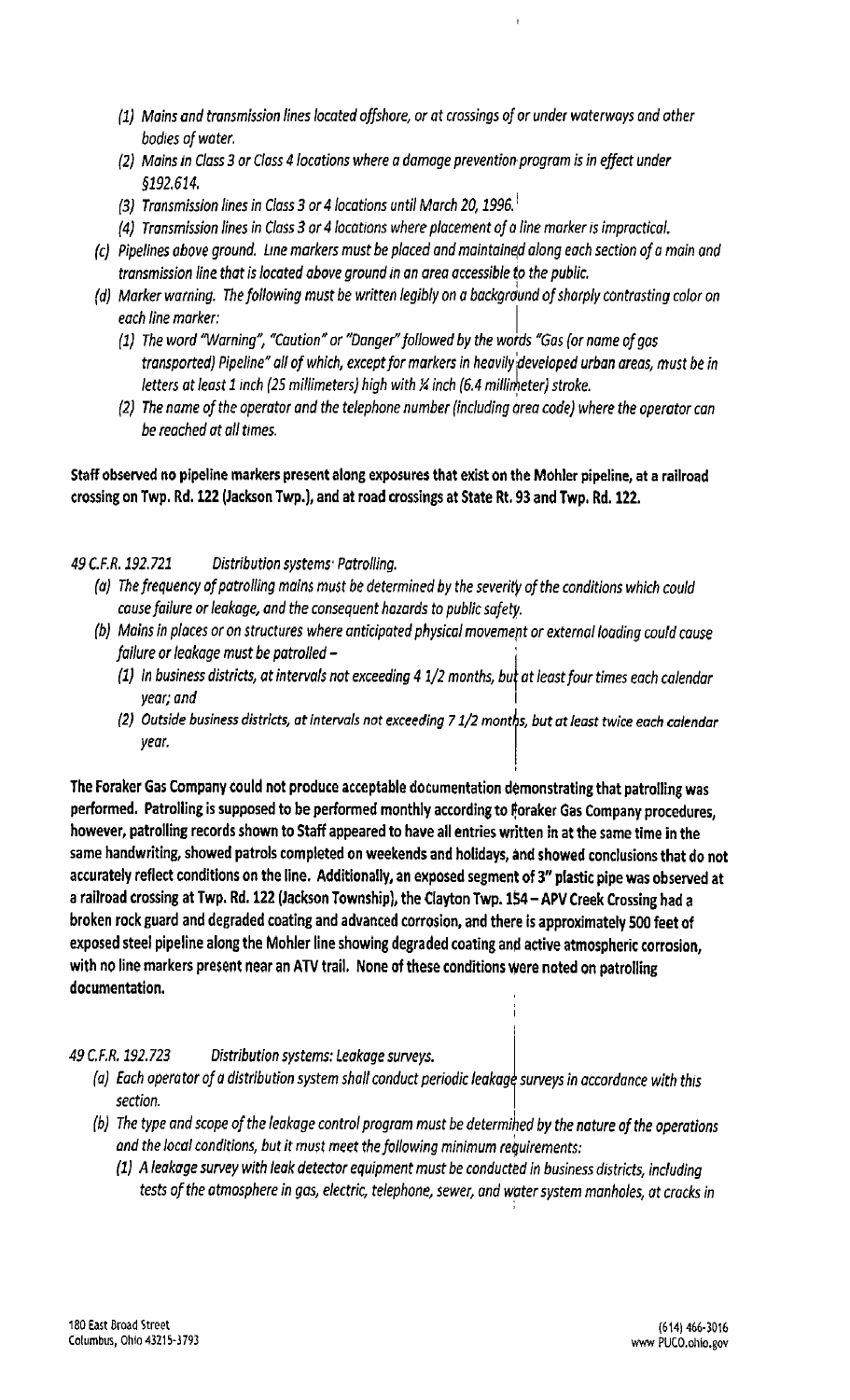payement and sidewalks, and at other locations providing an opportunity for finding gas leaks, at intervals not exceeding 15 months, but at least once each calendar year.

Ï

 $\overline{1}$ 

1

(2) A leakage survey with leak detector equipment must be conducted outside business districts as frequently as necessary, but at least once every 5 calendar years at intervals not to exceed 63 months. However, for cathodically unprotected distribution lines subject to 192.465(e) on which electrical surveys for corrosion are impractical, a leakage survey must be conducted at least once every 3 calendar years at intervals not exceeding 39 months.

Staff discovered a gas leak at Twp. Rd. 154 - APV Creek Crossing that was not identified as part of a leakage survey. Foraker personnel gave answers when asked about how they performed leakage surveys that implied they believed isolating a segment of main and measuring main pressure with a gauge to see if it falls or not was an acceptable method of performing a leakage survey. A review of leak grading and repair documentation shows no leaks in the Foraker Gas system that were discovered through a leakage survey. All documented leaks were a result of either customer complaints or excavation damage. Finally, observed conditions along the pipeline right-of-way do not allow someone to survey the pipeline due to overgrown vegetation. These facts lead Staff to believe that a leakage survey using leakage detection equipment has not actually been performed on the Foraker Gas system for an extensive period.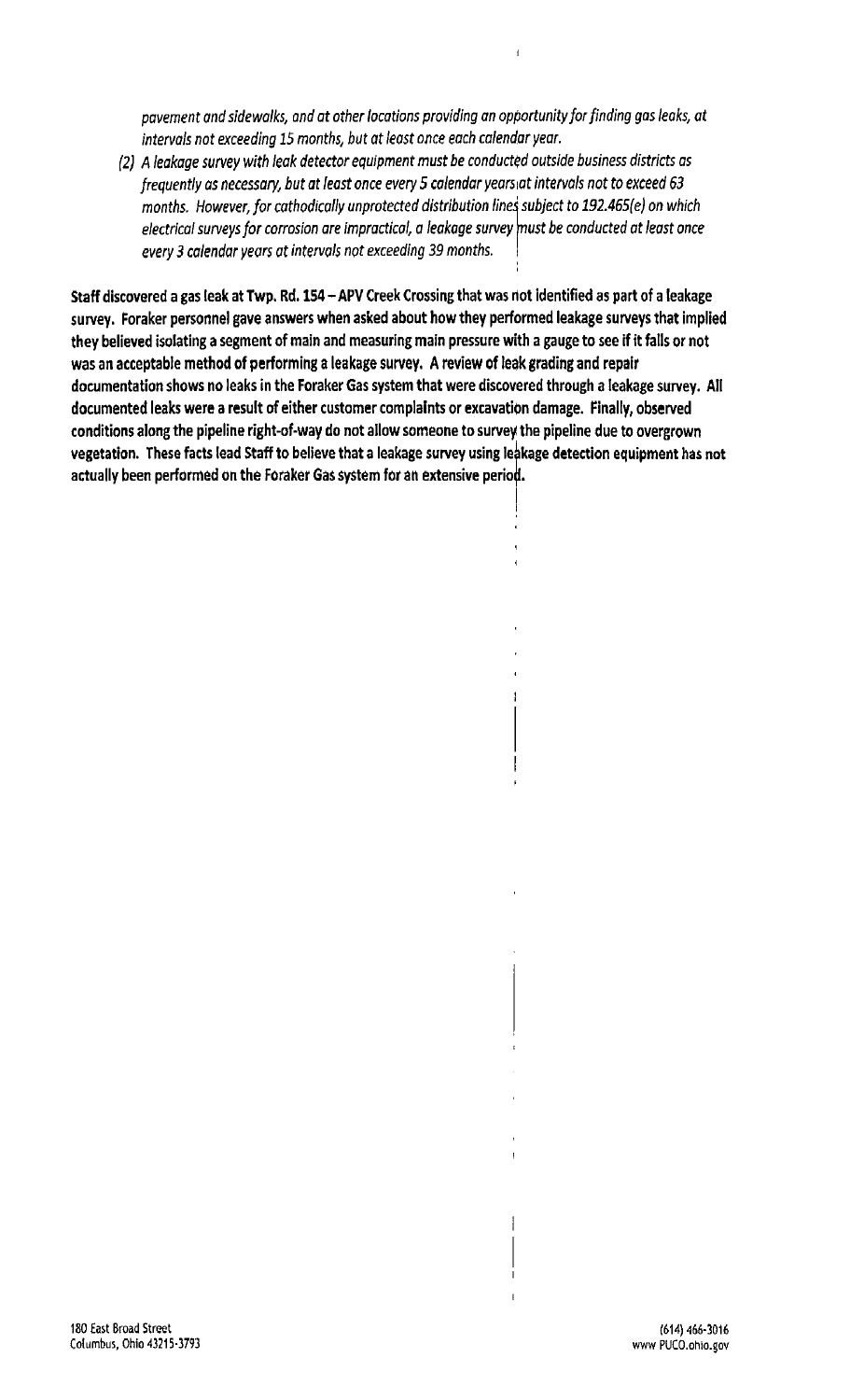# **EXHIBIT 2**

Commissioners

Lawrence K. Friedeman Dennis P. Deters Daniel R. Conway

# $O$ hio

**Public Utilities Commission** 

Mike DeWine, Governor M. Beth Trombold, Acting Chair

January 19, 2021

I

Mr. Daniel G. Foraker, President **Foraker Gas Company** 420 S. State Street, P.O. Box 537 New Lexington, OH 43764

Mr. Foraker:

On December 14 through 23, 2020, a representative of the Public Utilities Commission of Ohio (PUCO) conducted a safety inspection of pipeline facilities located at the Foraker Gas Company. This inspection identified several violations of the Pipeline Safety Regulations (49 C.F.R. 192) which are described in the attached Notice of Probable Noncompliance.

Staff has identified similar violations at the Foraker Gas Company during inspections performed in 2013, 2014, and 2018. Foraker Gas Company appears to be correcting only violations identified by Staff without performing corrective action on the system as a whole.

Due to the history of violations identified at the Foraker Gas Company, Foraker Gas Company is required to perform the actions listed in the attached Proposed Compliance Order to ensure Foraker Gas Company can continue to provide safe and reliable gas service to its customers. A proposed forfeiture amount of \$50,000 is assessed for the violations described in this letter. which will be waived if all the items in the attached Proposed Compliance Order are completed.

Please provide a written response within 30 days of the date of this letter stating your acceptance of the Proposed Compliance Order. You may contact me at (614) 561-6880 or by e-mail at peter.chace@puco.ohio.gov with any questions.

Sincerely.

Peter A. Chace Chief, Facility Operations & Field Division Public Utilities Commission of Ohio

180 East Broad Street Columbus, Ohio 43215-3793

(614) 466-3016 www.PUCO.ohio gov

An equal opportunity employer and service provider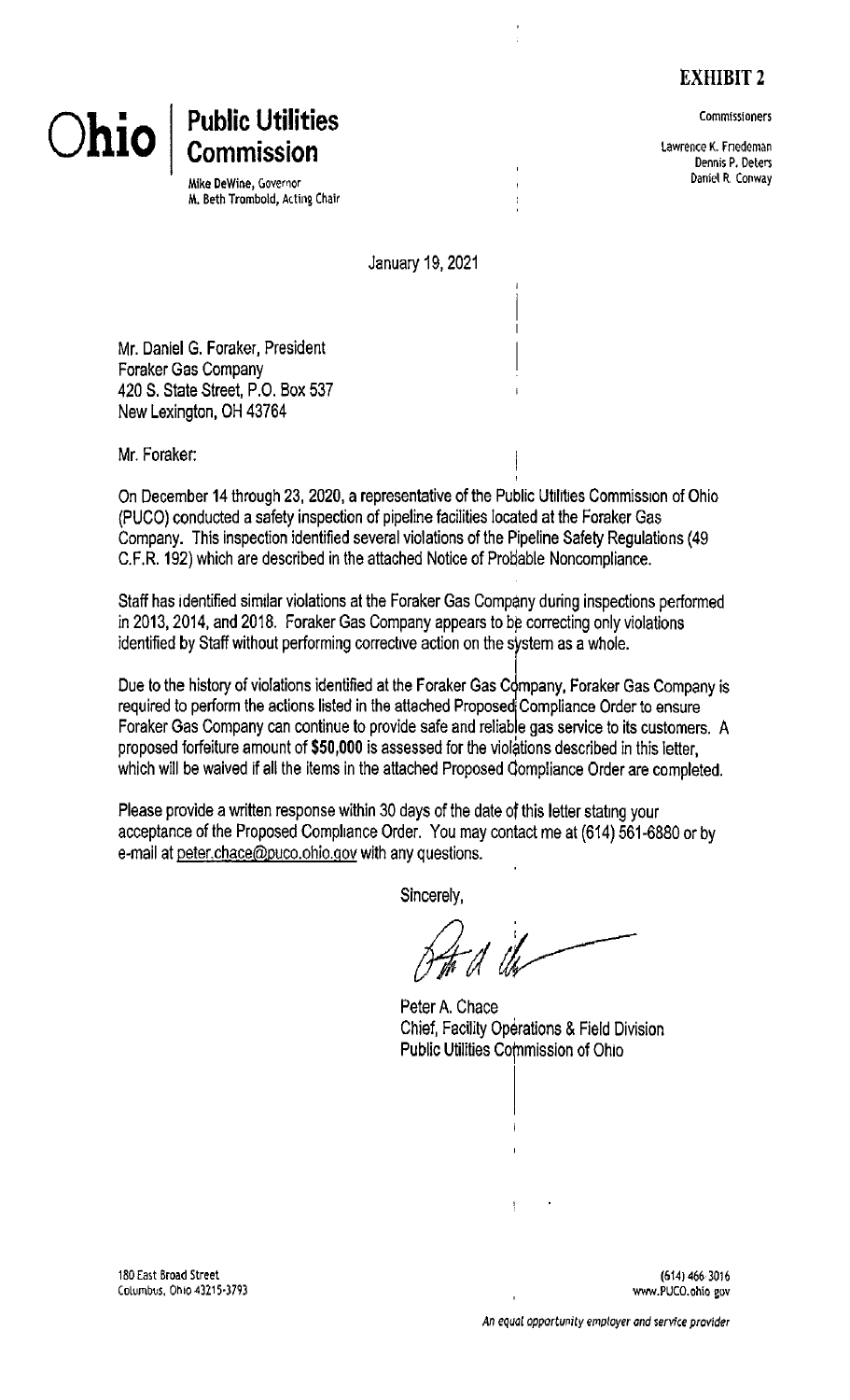Commissioners

Lawrence K. Friedeman Dennis P. Deters Daniel R. Conway



Mike DeWine, Governor M. Beth Trombold, Acting Chair

#### PROPOSED COMPLIANCE ORDER

Pursuant to the Ohio Administrative Code section 4901:1-16-09, the Public Utilities Commission of Ohio, Gas Pipeline Safety Staff ("Staff") issues the Foraker Gas Company the following Proposed Compliance Order requiring corrective action in order to return to compliance with the Pipeline Safety Regulations.

The following must be completed within one hundred and eighty (180) days from the date of this Proposed Compliance Order:

- 1. The Foraker Gas Company must perform a complete leakage survey of all piping regulated under 49 C.F.R. Part 192 using an independent third party. This third party may be chosen by the Foraker Gas Company, but the choice must be approved by Staff. Rights-of-way must be cleared to an extent that will allow leak surveyors access to the pipeline.
- 2. The leakage survey must be completed by a person or persons who are qualified to perform a leakage survey under the Pipeline Safety Regulations, 49 C.F.R. 192 Subpart N "Qualification of Pipeline Personnel" and the Foraker Gas Company's Operator Qualification program.
- 3. The Foraker Gas Company must immediately make safe any hazardous conditions that may be identified by the third party during the performance of the leakage survey.
- 4. The Foraker Gas Company must provide pipeline markers at each crossing of a public road or railroad, and at each above ground pipeline segment in an area accessible to the public, where these sites are identified during the leakage survey.
- 5. The Foraker Gas Company must inform Staff of the time when the leakage survey will take place, so Staff may observe the leakage survey. Notification must take place at least one week, but not more than two weeks before commencement of the survey.
- 6. The Foraker Gas Company must make the results of the leakage survey available to Staff.
- 7. The Foraker Gas Company must develop a priority list to clean and coat any exposed metallic piping, protect any plastic piping that may be exposed to sunlight and the elements, and protect any exposed above ground piping that is vulnerable to vehicular or other natural force or other outside force damage. The Foraker Gas Company must develop this list after consulting with Staff to ensure the identified tasks can be completed in a reasonable time frame.

180 East Broad Street Columbus, Ohio 43215-3793